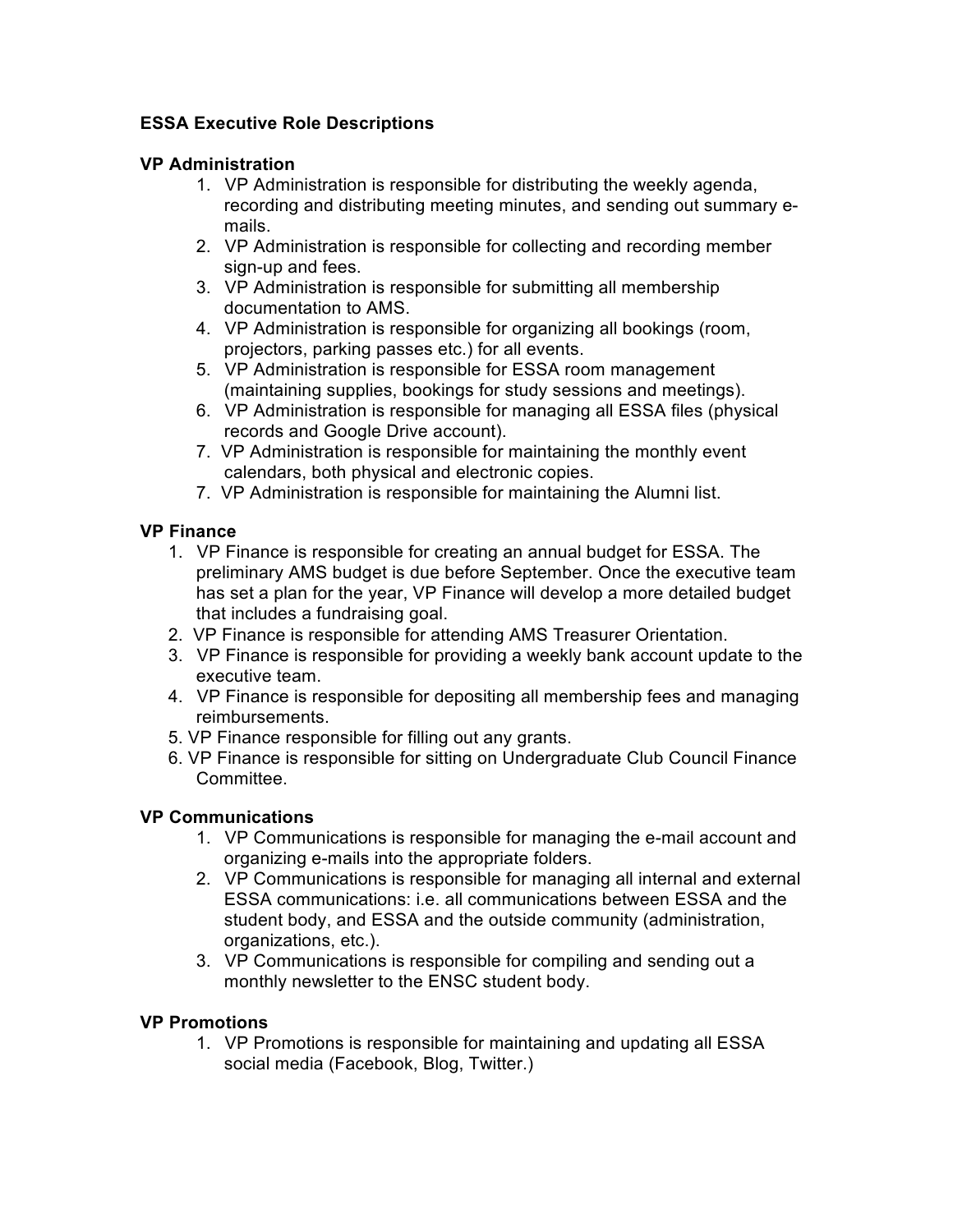2. VP Promotions is responsible for designing and implementing all advertising campaigns (poster design and distribution, class room announcements).

# **VP Professional Relations**

- 1. VP PR is responsible for organizing and running ESSA's annual Career Fair. (Second in command will be VP Social).
- 2. VP PR is responsible for organizing industry/professional talks for the ENSC student body.

\*Potential project in the coming years: designing and implementing a peer mentoring program.

### **VP Social**

- 1. VP Social is responsible for the organization and running of at least two social events per term (Welcome Back, Meet-the-Prof, Beer Gardens, EOAS Undergrad events, intramural teams, etc).
- 2. VP Social is responsible for helping VP PR as needed with Career Fair.

# **VP Academic**

- 1. VP Academic is responsible for hosting at least two academic events per term (Peer review, degree planning, etc).
- 2. VP Academic is responsible for organizing and running resume and networking workshops prior to Career Fair.
- 3. VP Academic, if needed, is responsible for sitting on Curriculum Review Committee.
- 4. VP Academic is responsible for building and maintaining ESSA library and course materials.
- 5. VP Academic represents ESSA as a community partner in the Environmental Science Outreach (ESO) program, running the ESO volunteer committee in collaboration with ENVR 400 and Norma Rose Point Elementary School.

### **VP Sustainability**

- 1. VP Sustainability is responsible for posting at least one volunteering opportunity a week.
- 2. VP Sustainability is responsible for researching, and posting if found, one intern/work opportunity a week.
- 3. VP Sustainability is responsible for promoting any sustainability talks/events.
- 4. VP Sustainability is responsible for connecting with other sustainability related groups on campus.

\*If there is a sustainability project that is of interest to this member, they may also use this position to pursue that project.

# **Grad Rep\***

- 1. Grad Rep is responsible for communication between the upper year ENSC students and the ESSA executive team.
- 2. Grad Rep is responsible for compiling and sharing all relevant graduation info to that year's potential grad class. This includes:
	- a. Reminders for science and specialization grad checks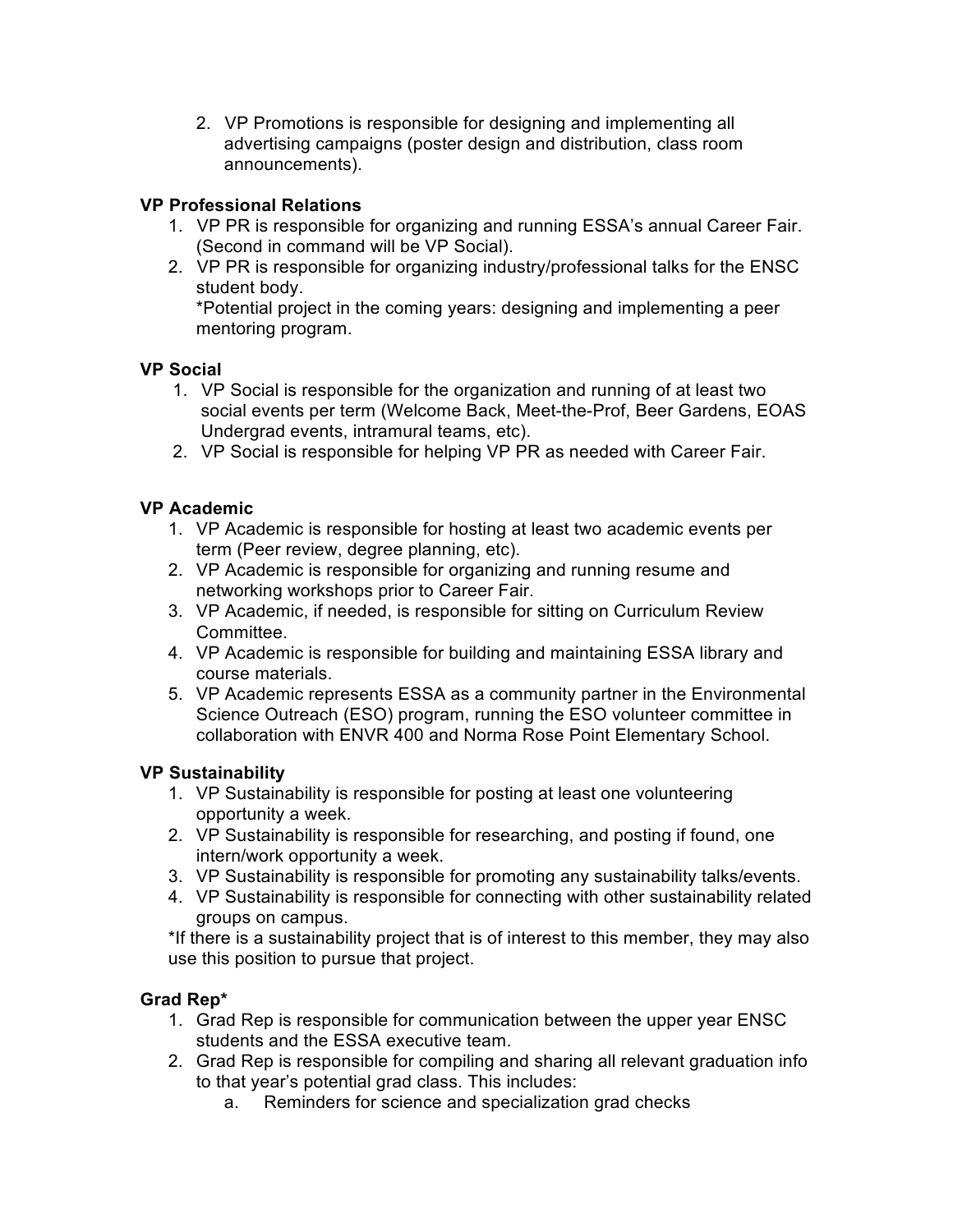- b. Grad photo dates and reminders, plus any necessary details
- c. Reminders to apply for graduation
- d. Publicizing graduation date
- e. Collecting photos for graduation slideshow
- 3. Grad Rep is responsible for helping out VP Academic, as needed, with collecting and organizing study materials.
- 4. Grad Rep is responsible for organizing an end of the year event for all graduating students. This has consisted of a graduate dinner in the past and will hopefully evolve into a graduate trip in the future.
- 5. Grad Rep is responsible for organizing the executive team photo, as well as the gradating class composite with Artona Group.

Note: In past years grad rep has also planned and run grad school workshops, and helped with planning of the Dawson annual semi-formal

### **2nd and 3rd Year Reps\*** (One for each year)

- 1. Year Reps are responsible for communicating between their respective years and the ESSA executive team.
- 2. Year Reps are responsible for organizing study sessions as needed for their peers.
- 3. Year Reps are responsible for organizing and running events/projects to meet the fundraising goal as set out by the Treasurer.
- 4. Year Reps are responsible for helping out VP Academic, as needed, with collection and organization of study materials.

\*Elected in September

Note: If there are sections of ENVR 200 or 300 in both first and second semester, 2 grad reps from the respective year will be elected in order to ensure an ESSA representative is enrolled in each ENVR course.

--

For Presidents description see next page.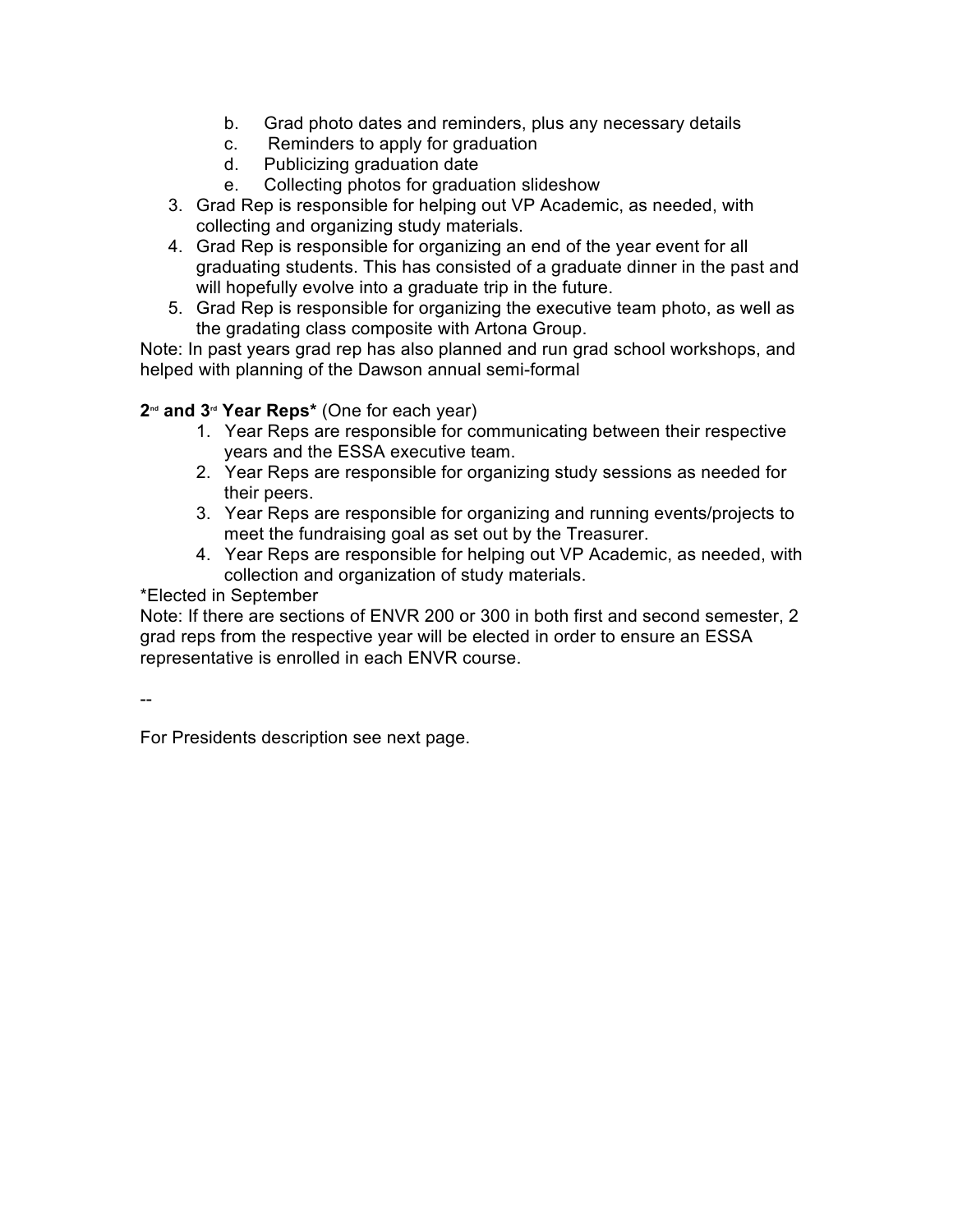### **Co - Presidents**

**Overview:** The president's role is split between two co-presidents. Both members are expected to split the work evenly. Overall their role is to set the direction of the club for the year and enable the executive team to achieve their goals.

### **Responsibilities:**

#### **ESSA Executive Team:**

- 1. Presidents must develop a focus/goal for the year and present it to the executive team for discussion and approval.
- 2. Presidents are responsible for ensuring that the executive team develops a schedule for the year within the first two weeks of first term.
- 3. Presidents are responsible for meeting with each executive member at the beginning of the year to discuss role responsibilities and provide necessary information/guidance.
- 4. Presidents are responsible for setting weekly agendas and running meetings.
- 5. Presidents are responsible for checking in regularly with all executives and ensuring that they are completing their duties.
- 6. Presidents are responsible for facilitating the executive team as it works towards projects/goals.
- 7. Presidents are responsible for resolving any issues within the team.
- 8. Presidents are responsible for maintaining club morale and encouraging the executive members.
- 9. Presidents are responsible for ensuring that ESSA completes all necessary AMS and SUS requirements, including:

-Attending AMS President's training

-Ensuring Treasurer completes AMS training

-Submitting club members list

-Completing any other tasks set out by AMS/SAC

-Attending SUS orientation

-Participating in SUS Science Week

-Participating in SUS term review events

10. Presidents are also responsible for ensuring that ESSA communicates with the program head of ENSC, and participates/helps out with any necessary events. In the past that has included:

-Beyond First Year

-Meet-Your-Major

-EOAS Welcome Back Event

11. Presidents are responsible for reviewing and updating the executive club roles each year before elections, and senior president is responsible for running elections each March.

12. Presidents are responsible for ensuring that all transition reports are completed and submitted each year.

### **Undergraduate Club Council (UCC)**

The UCC is made up of representatives from all four undergraduate EOAS clubs: ESSA, G.M. Dawson, GeoRox, and Storm, and the Head of Undergraduate Affairs. Potentially, if they prove sustainable, the oceanography